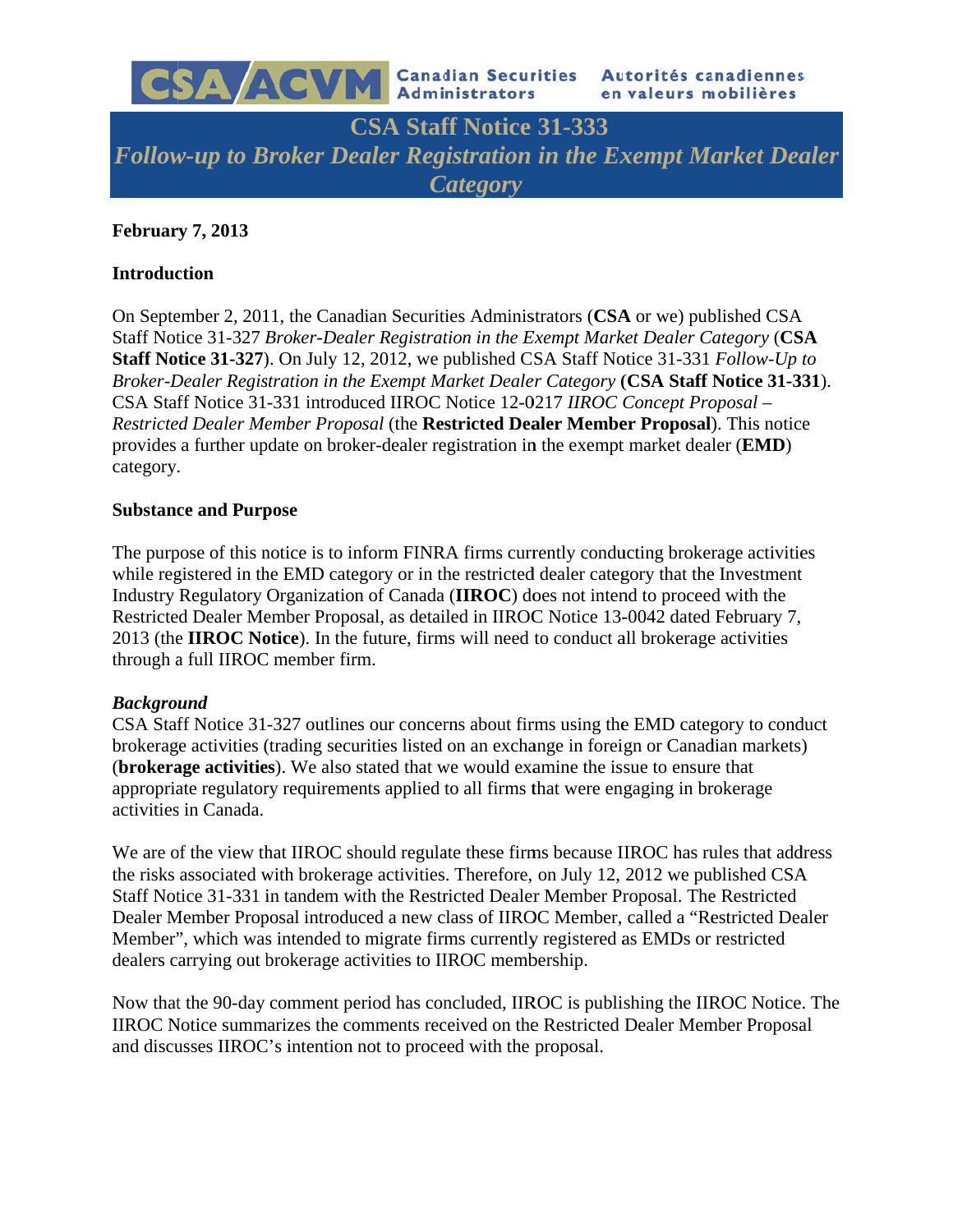We remain of the view that IIROC should regulate firms that conduct brokerage activities. Therefore, we intend to publish proposed amendments to National Instrument 31-103 *Registration Requirements, Exemptions and Ongoing Registrant Obligations* (**NI 31-103**) later in 2013 in order to prohibit EMDs from conducting brokerage activities (the **NI-31-103 Amendments**).

# *Next Steps*

Based on the above, impacted firms need to consider the following:

- EMDs that are conducting brokerage activities may continue to conduct these activities until the NI 31-103 Amendments come into force, but they will thereafter be required to restrict their activities to those permitted by the EMD category after the NI 31-103 Amendments are effective; and
- restricted dealers that are conducting brokerage activities in accordance with the terms and conditions of their registration will have their registration and any related exemptive relief extended to the date the NI 31-103 Amendments are effective.

Impacted firms may wish to consider how they will conduct brokerage activities in the future. Options include transferring their brokerage activities to a Canadian incorporated IIROC firm, tailoring their activities to fit solely within the EMD category, or relying upon the international dealer exemption in section 8.18 of NI 31-103.

### **Questions**

Please refer your questions to any of the following persons:

Lindy Bremner Senior Legal Counsel, Capital Markets Regulation British Columbia Securities Commission 604-899-6678 and 1-800-373-6393 lbremner@bcsc.bc.ca

Navdeep Gill Manager, Registration Alberta Securities Commission 403-355-9043 navdeep.gill@asc.ca

Dean Murrison Deputy Director, Legal and Registration Financial and Consumer Affairs Authority of Saskatchewan 306-787-5879 dean.murrison@gov.sk.ca

Chris Besko Legal Counsel, Deputy Director Manitoba Securities Commission 204-945-2561 and (Manitoba Only) 1-800- 655-5244 Chris.besko@gov.mb.ca

Sandra Blake Senior Legal Counsel Ontario Securities Commission 416-593-8115 sblake@osc.gov.on.ca

Sophie Jean Senior Policy Adviser Autorité des marchés financiers 514-395-0337, ext. 4786 and 1-877-525-0337 sophie.jean@lautorite.qc.ca